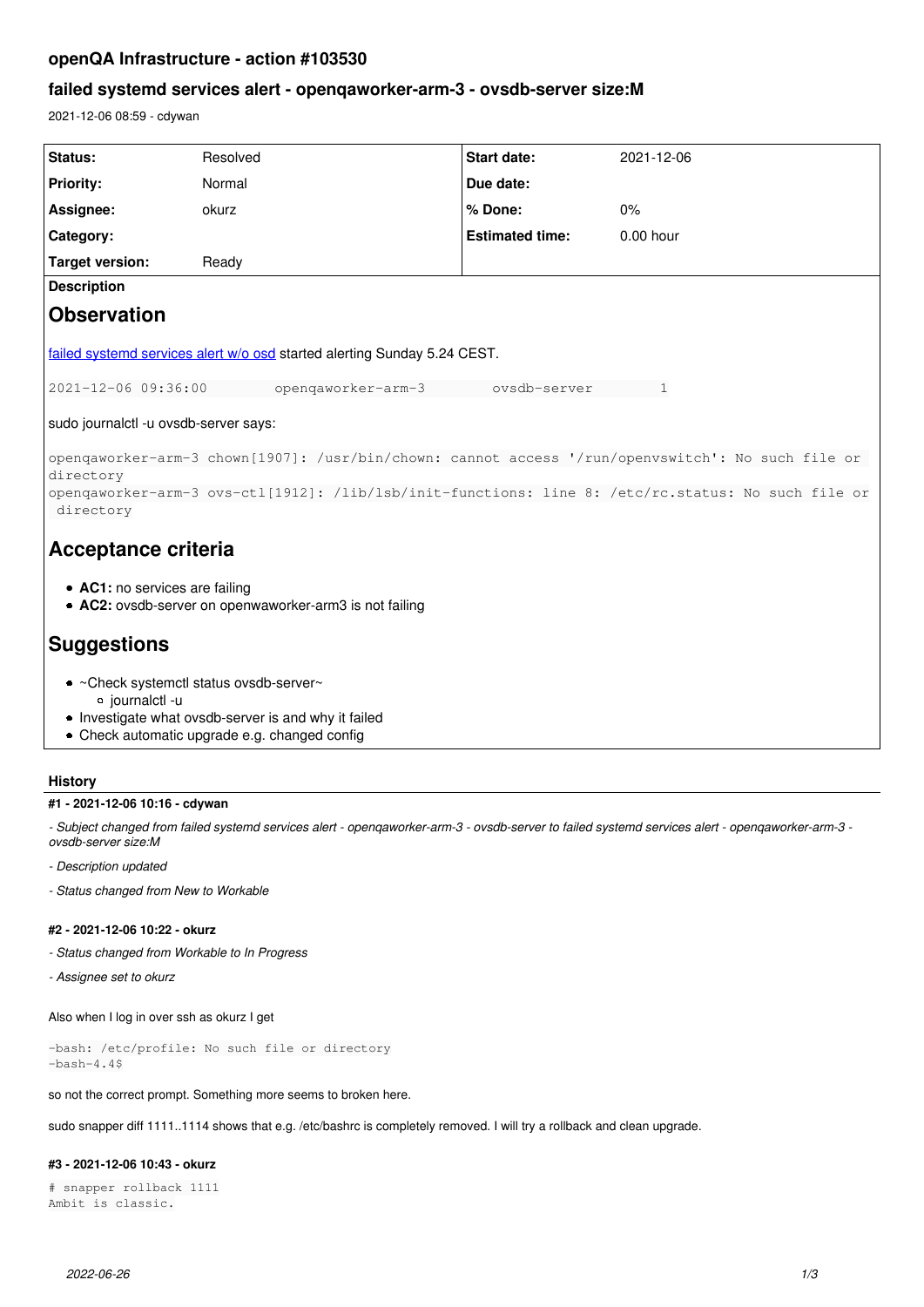#### back to a working bash prompt.

#### I executed

host=openqa.suse.de WORKER=openqaworker-arm-3 failed\_since=2021-12-04 bash -ex openqa-advanced-retrigger-jobs

which retriggered a handful of tests, not too many.

Did a zypper dup which brought in some minor updates.

Taking a look into /var/log/zypp/history to see if there is something broken reported there:

2021-12-04 03:01:51|command|root@openqaworker-arm-3|'zypper' '-n' '--non-interactive-include-reboot-patches' ' patch' '--replacefiles' '--auto-agree-with-licenses' '--force-resolution' '--download-in-advance'| 2021-12-04 03:01:51|install|salt|3002.2-53.4.1|aarch64||repo-sle-update|a5de12a911422a3ca27aa124cc97188b4a7847 d256c3a7d0df14efbf3b195891| 2021-12-04 03:02:08|install|python3-salt|3002.2-53.4.1|aarch64||repo-sle-update|6a675324eb22c93f6a084546defabe d5976503f06e1cb413d8616ca8f9007a0b| 2021-12-04 03:02:32|install|salt-minion|3002.2-53.4.1|aarch64||repo-sle-update|a0d0ecd602e9e3254e69c0bd94ec423 b13fe3704b3e119c3084cce0986a1de42| 2021-12-04 03:02:32|patch |openSUSE-SLE-15.3-2021-3922|1|noarch|repo-sle-update|moderate|recommended|needed|a pplied| 2021-12-06 03:00:26|command|root@openqaworker-arm-3|'zypper' '-n' '--non-interactive-include-reboot-patches' ' patch' '--replacefiles' '--auto-agree-with-licenses' '--force-resolution' '--download-in-advance'| # 2021-12-06 03:00:31 aaa\_base-extras-84.87+git20180409.04c9dae-3.52.1.aarch64.rpm installed ok # Additional rpm output: # Updating /etc/sysconfig/backup ... # 2021-12-06 03:00:31|install|aaa\_base-extras|84.87+git20180409.04c9dae-3.52.1|aarch64||repo-sle-update|9b78a014 4c68c730b96e341b7c57e6397bf905e47050a6b89b67e141173b37a5| 2021-12-06 03:00:32|install|keyutils|1.6.3-5.6.1|aarch64||repo-sle-update|f2ed82f8419bc63161bf91d7af39b84675ed 5ae308b801077da2c48bb435a6c8| 2021-12-06 03:00:32|install|release-notes-sles|15.3.20211201-3.17.1|noarch||repo-sle-update|fa3c1ec35f2e768b50 3d4cc25768e417b39990266ea46fb4bd8f2829fa222546| 2021-12-06 03:00:32|patch |openSUSE-SLE-15.3-2021-3899|1|noarch|repo-sle-update|moderate|security|needed|appl ied| 2021-12-06 03:00:32|patch |openSUSE-SLE-15.3-2021-3891|1|noarch|repo-sle-update|moderate|recommended|needed|a pplied| 2021-12-06 03:00:32|patch |openSUSE-SLE-15.3-2021-3896|1|noarch|repo-sle-update|low|recommended|needed|applie d|

nothing obvious. Now two services failed logrotate and snapper-cleanup. logrotate failed due to rotate target files already existing for the same day, obviously because before the rotate those archives had been created already. This could be fixed by a simple restart with systemctl start logrotate where subsequent systemctl status logrotate shows green status again. snapper-cleanup fails and snapper -y cleanup number shows that it fails to delete snapshot nr. 1. This looks very related to [#102942](https://progress.opensuse.org/issues/102942)

#### btrfs subvolume list / | grep btrfs shows

ID 1207 gen 2205973 top level 259 path @/.snapshots/1/snapshot/var/lib/containers/storage/btrfs/subvolumes/f14 0b3cbd9d1062ecafbd05115442711aaa23b9c576e57a11a8850a37ac875f2

#### so I did

```
openqaworker-arm-3:/home/okurz # btrfs subvolume delete /.snapshots/1/snapshot/var/lib/containers/storage/btrf
s/subvolumes/f140b3cbd9d1062ecafbd05115442711aaa23b9c576e57a11a8850a37ac875f2
Delete subvolume (no-commit): '/.snapshots/1/snapshot/var/lib/containers/storage/btrfs/subvolumes/f140b3cbd9d1
062ecafbd05115442711aaa23b9c576e57a11a8850a37ac875f2'
openqaworker-arm-3:/home/okurz # snapper delete 1
openqaworker-arm-3:/home/okurz # systemctl start snapper-cleanup
openqaworker-arm-3:/home/okurz # systemctl status snapper-cleanup
● snapper-cleanup.service - Daily Cleanup of Snapper Snapshots
     Loaded: loaded (/usr/lib/systemd/system/snapper-cleanup.service; static)
          Active: active (running) since Mon 2021-12-06 12:06:15 CET; 5s ago
TriggeredBy: ● snapper-cleanup.timer
              Docs: man:snapper(8)
                          man:snapper-configs(5)
      Main PID: 12908 (systemd-helper)
           Tasks: 1 (limit: 14745)
          CGroup: /system.slice/snapper-cleanup.service
                          └─12908 /usr/lib/snapper/systemd-helper --cleanup
```